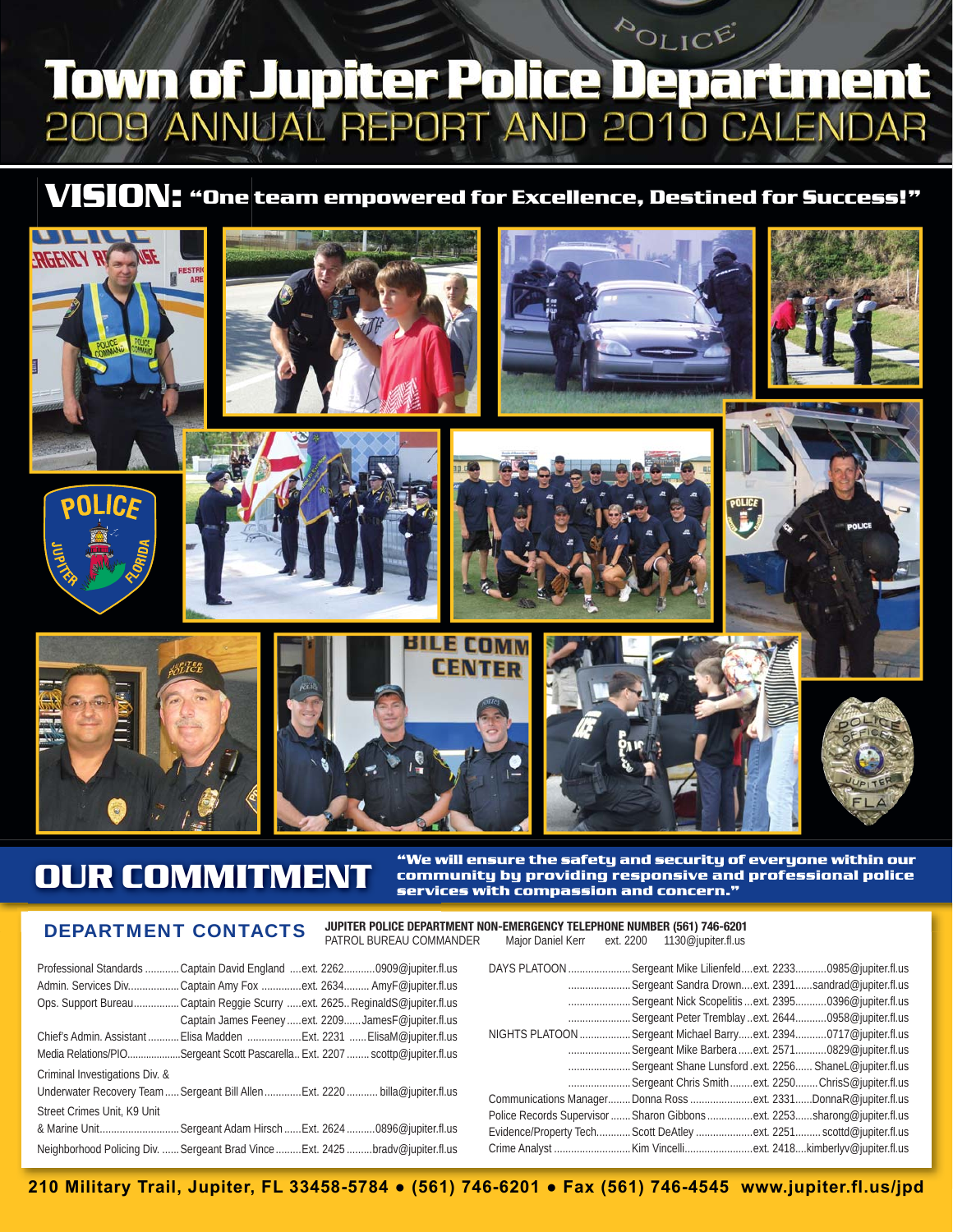# **Jupiter Police Department Command Staff**

### **Chief's Message**

I would like to begin by wishing you a happy and prosperous new year. I would also like to thank you for all of your support in 2009. Through the partnership between the community and the police, Jupiter remains a very safe place to live. We continue to achieve the Town Council's vision for a safe and secure community.

I would like to take this opportunity to personally thank the more than one hundred police volunteers as well as our partners who commit their personal time to the Jupiter Police Department. Their dedication provides additional support for us in the areas of administrative duties, fleet management, emergency preparedness and CERT On Patrol. Through this team problem solving approach we continue to be successful in our crime fighting initiatives, maintaining safe and secure neighborhoods throughout our town.



As always, I would like to remind you that we can't do it alone, we need your help. Remember to lock it, report suspicious activities and

get involved in our community. I specifically ask that each of you lock your doors, keep valuables out of plain sight and report suspicious activities to the Jupiter Police Department. Our continued success depends on you. Please remember to consistently secure your valuables and encourage your neighbors and friends to do the same.

I look forward to seeing you around town.





POLICE

Frank J. Kitzerow **Chief of Police**

Sincerely,



*Top left to right: Captain Amy Fox, Captain David England, Captain Reginald Scurry and Captain James Feeney Bottom left to right: Major Daniel Kerr*

 *and Chief Frank Kitzerow*



#### **Patrol Bureau Commander Major Daniel Kerr**

**Patrol Bureau Captain Captain James Feeney**

The Patrol Bureau Commander and Captain are responsible for the most vital unit in the agency. The Patrol Bureau



is comprised of Police Officers responsible for responding to and investigating calls for service and patrolling Jupiter's streets and neighborhoods. The Patrol Bureau also includes the Communications Section, Police Service Aides, Neighborhood Enhancement Team and Community Emergency Response Team (CERT). This section has the primary responsibility for the department's effort to preserve peace, protect life and property, and to prevent and supress crime.



#### **Office of Professional Standards Captain David England**

The Office of Professional Standards is responsible for crime analysis, budget preparation and budget management, acquisition of alternative funding resources, management of the Early Warning System, technology innovations, policy development, strategic planning, and oversight of the accreditation proc

The Office of Professional Standards also oversees technical services and acquires and maintains state-of-the-art technology for all areas of law enforcement. This includes: mobile computers for electronic dispatching, officer access to criminal information, electronic report writing, and incident command vehicles. The Jupiter Police Department keeps up with the latest in law enforcement technology to ensure both the safety of the public and all police department personnel.



#### **Administrative Services Division Captain Amy Fox**

The Administrative Services Division Commander is responsible for providing vital support units within the agency which include:

- Data Systems: Responsible for the collection and submission of statistical data to the Florida Department of Law Enforcement and the Federal Bureau of Investigation's Uniform Crime Reporting (UCR) Division.
- Fleet & Asset Maintenance: Police vehicles and their respective equipment.
- Records & Public Records: Responsible for the task of storing, maintaining, retrieving, and reproduction of all official documentation generated by the agency's police officers.
- Recruitment & Hiring: Responsible for recruitment, selection, processing and hiring for the department.
- Training: Responsible for the development and coordination of all training for department members, as well as the storage and maintenance of those records.



#### **Operations Support Bureau Captain Reginald Scurry**

This division has the primary responsibility of prevention, investigation, suppression of crime and operational support to uniform patrol. These units include:

- Street Crimes Unit: Primary responsibility is to combat street level crimes. • Criminal Investigation Division: Responsible for the investigative functions of
- the department including Evidence/Property and the (JFO) Juvenile First Offender Program.
- Beach Patrol: Responsible for patrolling 5 miles of beach and the A1A corridor.
- K-9 Unit: Canines provide protection for officers and the community, in tracking and apprehending felony suspects, locating missing persons, and conducting area/building searches that are otherwise hazardous.
- Marine Enforcement Unit: Tasked with the responsibility of patrolling Jupiter's navigable waterways with a primary focus on boating safety, as well as the protection of waterfront properties.
- Underwater Recovery Unit: Officers specially trained to deal with any incident occurring in, on, or under the various bodies of water located within the Town of Jupiter .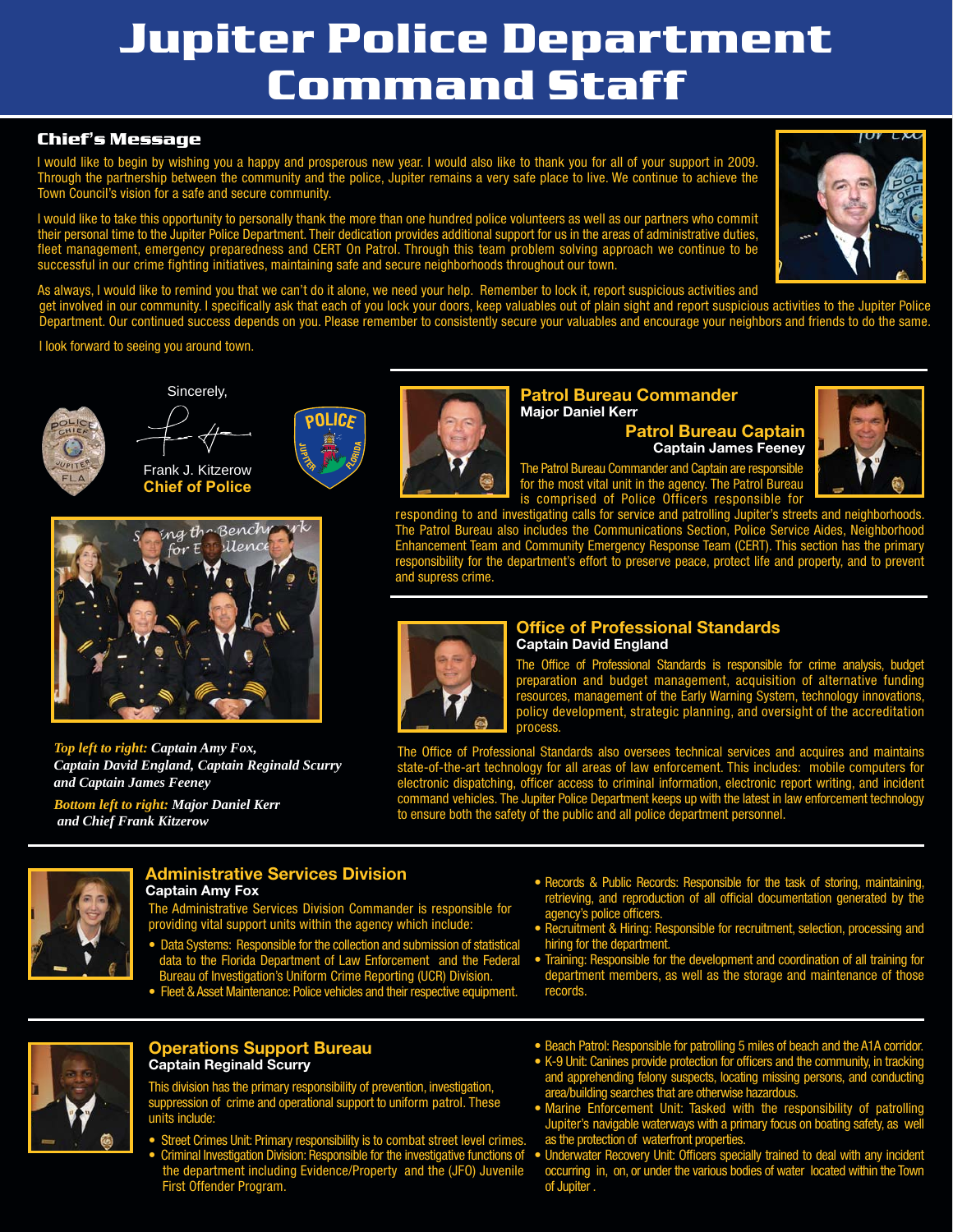# **Jupiter Police Department 2009 Crime Statistics**

Crime analysis uses crime data, community information, and systematic analysis to provide timely information on crime trends and patterns. Using the analysis provided, operations, investigations, and administrative functions can more effectively plan and deploy resources. The information gathered from this process will be used to more effectively and efficiently prevent crime and apprehend criminals.

The Jupiter Police Department works to continuously build crime prevention awareness throughout the community. The Lockit campaign encompasses a variety of tools, materials and messages that help to remind residents to keep Jupiter safe by locking doors, securing valuables, remaining aware, and reporting suspicious activities. Neighborhood and community groups are encouraged to use the campaign materials and partner with the Jupiter Police Department to help build awareness and keep Jupiter safe.

## Secure your home, belongings and vehicles by remembering these simple tips:

- **Keep car doors locked, even when left unattended for short periods of time**
- **Don't leave garage door openers in parked vehicles at your home**
- **Lock all doors and windows when away from home and while you sleep**
- **Keep garage doors closed**
	- **Lock car doors when fueling**

## For more information and other safety tips, visit us at www.jupiter.fl.us/jpd





### **Calls for Service**

| <b>Jupiter Police Department</b><br><b>Crime Statistics</b><br>2008 vs. 2009 | 2008   | 2009    |
|------------------------------------------------------------------------------|--------|---------|
| <b>Crime Index</b>                                                           | 1599   | 1522    |
| % Index Change                                                               | $-19%$ | $-4.8%$ |
| <b>Homicide</b>                                                              | n      | 5       |
| <b>Sexual Battery</b>                                                        | 8      | 13      |
| <b>Robbery</b>                                                               | 49     | 39      |
| <b>Aggravated Assult</b>                                                     | 112    | 80      |
| <b>Burglary</b>                                                              | 253    | 284     |
| Larceny                                                                      | 1,112  | 1,054   |
| <b>Motor Vehicle Theft</b>                                                   | 65     | 47      |
| <b>Arrests Part I and II</b>                                                 | 2,715  | 2,001   |
| <b>Percentage Cleared</b>                                                    | 30.7%  | 26.8%   |

\*2008 Crime Statistics, which were previously shown in the 2008-2009 calendar in terms of the number of incidents of occurrence for each category, have been converted to a combination of incidents and victims as required for FDLE<br>reporting purposes. The Uniform Crime Reports show the number of victims for Homicides, Sexual Batteries, and Aggravated Assaults, and the number of incidents for other categories. In addition, FDLE includes Motor Vehicle Burglaries in the category of "Larceny" rather than "Burglary" as previous reported. The actual number of incidents generating these numbers has remained the same.